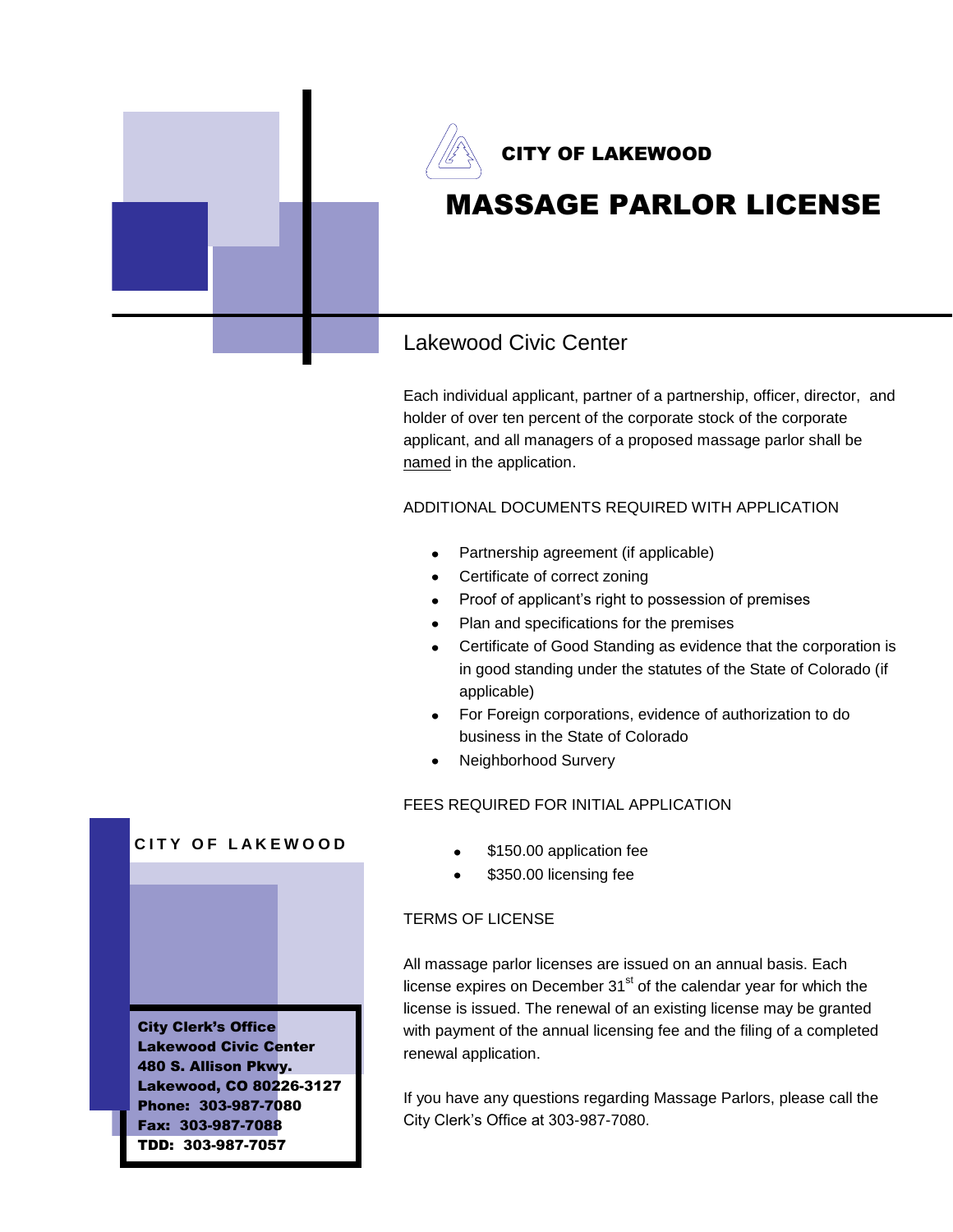## **CITY OF LAKEWOOD, COLORADO MASSAGE PARLOR APPLICATION**

| <b>GENERAL INFORMATION</b>     |                                                                                                                                                                                                                                      |  |  |  |  |  |
|--------------------------------|--------------------------------------------------------------------------------------------------------------------------------------------------------------------------------------------------------------------------------------|--|--|--|--|--|
| 1.                             |                                                                                                                                                                                                                                      |  |  |  |  |  |
| 2.                             |                                                                                                                                                                                                                                      |  |  |  |  |  |
| 3.                             | Business telephone: <u>example and the set of the set of the set of the set of the set of the set of the set of the set of the set of the set of the set of the set of the set of the set of the set of the set of the set of th</u> |  |  |  |  |  |
| 4.                             | Applicant is a:<br>_____ Sole Proprietorship ______ Partnership _____ Corporation ______ Limited Liability Company                                                                                                                   |  |  |  |  |  |
|                                | SOLE PROPRIETORSHIP INFORMATION                                                                                                                                                                                                      |  |  |  |  |  |
| 5.                             |                                                                                                                                                                                                                                      |  |  |  |  |  |
|                                |                                                                                                                                                                                                                                      |  |  |  |  |  |
|                                |                                                                                                                                                                                                                                      |  |  |  |  |  |
|                                |                                                                                                                                                                                                                                      |  |  |  |  |  |
| <b>PARTNERSHIP INFORMATION</b> |                                                                                                                                                                                                                                      |  |  |  |  |  |
| 6.                             |                                                                                                                                                                                                                                      |  |  |  |  |  |
|                                |                                                                                                                                                                                                                                      |  |  |  |  |  |
|                                |                                                                                                                                                                                                                                      |  |  |  |  |  |
|                                |                                                                                                                                                                                                                                      |  |  |  |  |  |
|                                | <b>LIMITED LIABILITY INFORMATION</b>                                                                                                                                                                                                 |  |  |  |  |  |
| 7.                             |                                                                                                                                                                                                                                      |  |  |  |  |  |
|                                |                                                                                                                                                                                                                                      |  |  |  |  |  |
|                                |                                                                                                                                                                                                                                      |  |  |  |  |  |
|                                |                                                                                                                                                                                                                                      |  |  |  |  |  |
|                                | <b>CORPORATION INFORMATION</b>                                                                                                                                                                                                       |  |  |  |  |  |
| 8.                             |                                                                                                                                                                                                                                      |  |  |  |  |  |
| 9.                             | If corporation, list names and addresses:                                                                                                                                                                                            |  |  |  |  |  |
|                                |                                                                                                                                                                                                                                      |  |  |  |  |  |
|                                |                                                                                                                                                                                                                                      |  |  |  |  |  |
|                                |                                                                                                                                                                                                                                      |  |  |  |  |  |
|                                | Secretary <u>experience</u> and the contract of the contract of the contract of the contract of the contract of the contract of the contract of the contract of the contract of the contract of the contract of the contract of the  |  |  |  |  |  |
|                                |                                                                                                                                                                                                                                      |  |  |  |  |  |
|                                |                                                                                                                                                                                                                                      |  |  |  |  |  |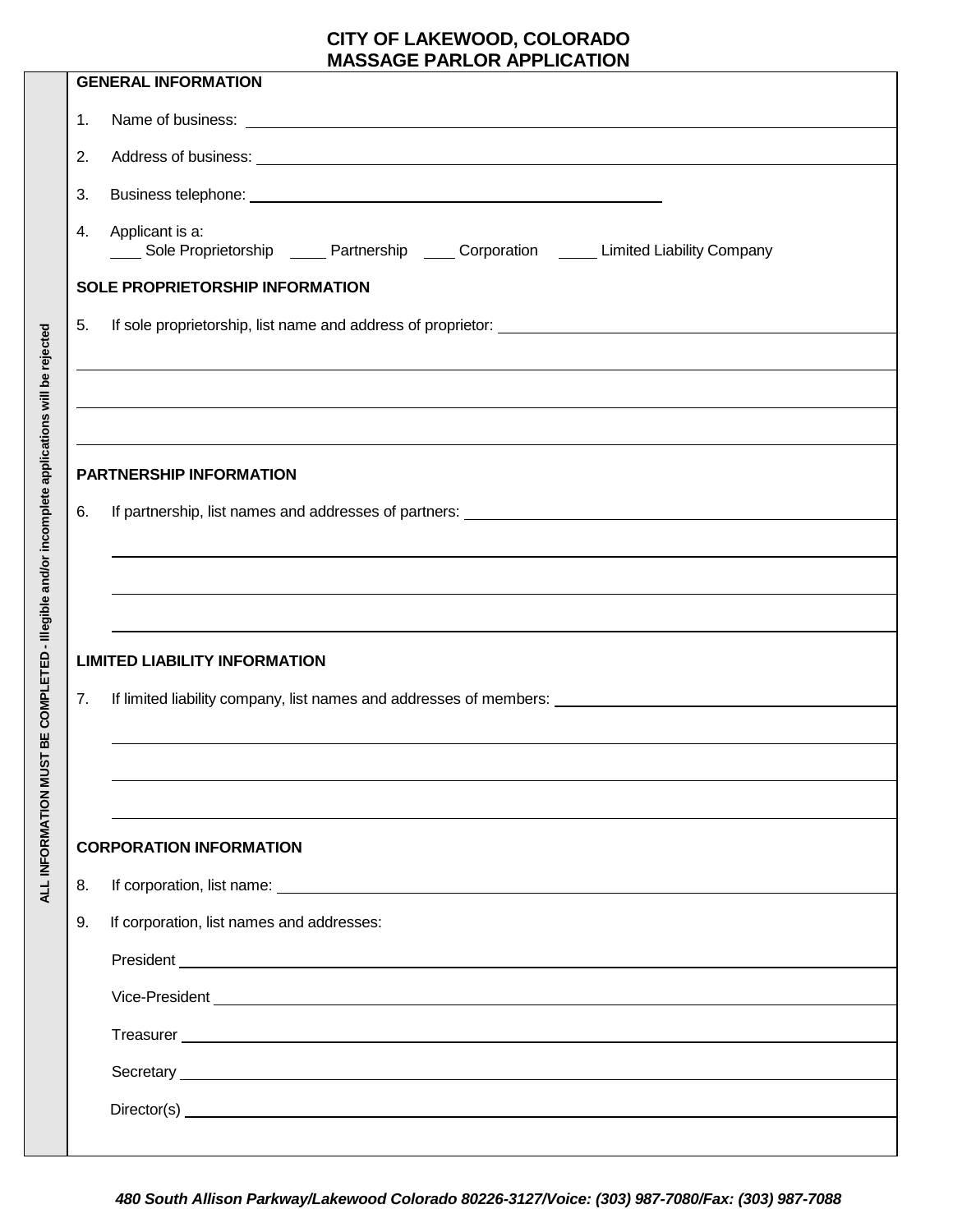|     | 10. List all stockholders owning 10% (or more) of stock:                                                                                                                                                                                                                                                                                                                   |          |  |  |
|-----|----------------------------------------------------------------------------------------------------------------------------------------------------------------------------------------------------------------------------------------------------------------------------------------------------------------------------------------------------------------------------|----------|--|--|
|     | Address<br>Name                                                                                                                                                                                                                                                                                                                                                            | Position |  |  |
|     |                                                                                                                                                                                                                                                                                                                                                                            |          |  |  |
|     |                                                                                                                                                                                                                                                                                                                                                                            |          |  |  |
|     | 11. If stock is pledged, state name and address of person or entity to whom pledged and terms thereof. If additional<br>space is needed, use separate sheet. Attach copies of articles of incorporation and certificate of good standing from<br>the State of Colorado. (If new corporation, attach certificate and articles of incorporation and organizational minutes.) |          |  |  |
|     |                                                                                                                                                                                                                                                                                                                                                                            |          |  |  |
|     | 12. List any other persons who have a direct or indirect financial interest in this business and the percentage of their<br>interest:                                                                                                                                                                                                                                      |          |  |  |
|     |                                                                                                                                                                                                                                                                                                                                                                            |          |  |  |
| 13. | Manager's name, address and phone number:                                                                                                                                                                                                                                                                                                                                  |          |  |  |
|     | 14. Has the applicant, LLC member, partner, officer, director, or stockholder ever held a massage parlor license?<br>If yes, complete the following.<br>) Yes ( ) No                                                                                                                                                                                                       |          |  |  |
|     | Name of licensee:                                                                                                                                                                                                                                                                                                                                                          |          |  |  |
|     |                                                                                                                                                                                                                                                                                                                                                                            |          |  |  |
|     |                                                                                                                                                                                                                                                                                                                                                                            |          |  |  |
|     |                                                                                                                                                                                                                                                                                                                                                                            |          |  |  |
| 15. | Has the applicant, LLC member, partner, officer, director, or stockholder ever been denied a massage parlor<br>license?                                                                                                                                                                                                                                                    |          |  |  |
|     | () Yes () No If yes complete the following:                                                                                                                                                                                                                                                                                                                                |          |  |  |
|     |                                                                                                                                                                                                                                                                                                                                                                            |          |  |  |
|     |                                                                                                                                                                                                                                                                                                                                                                            |          |  |  |
|     |                                                                                                                                                                                                                                                                                                                                                                            |          |  |  |
|     |                                                                                                                                                                                                                                                                                                                                                                            |          |  |  |
|     | Reason for denial: <u>contract and contract and contract and contract and contract and contract and contract and contract and contract and contract and contract and contract and contract and contract and contract and contrac</u>                                                                                                                                       |          |  |  |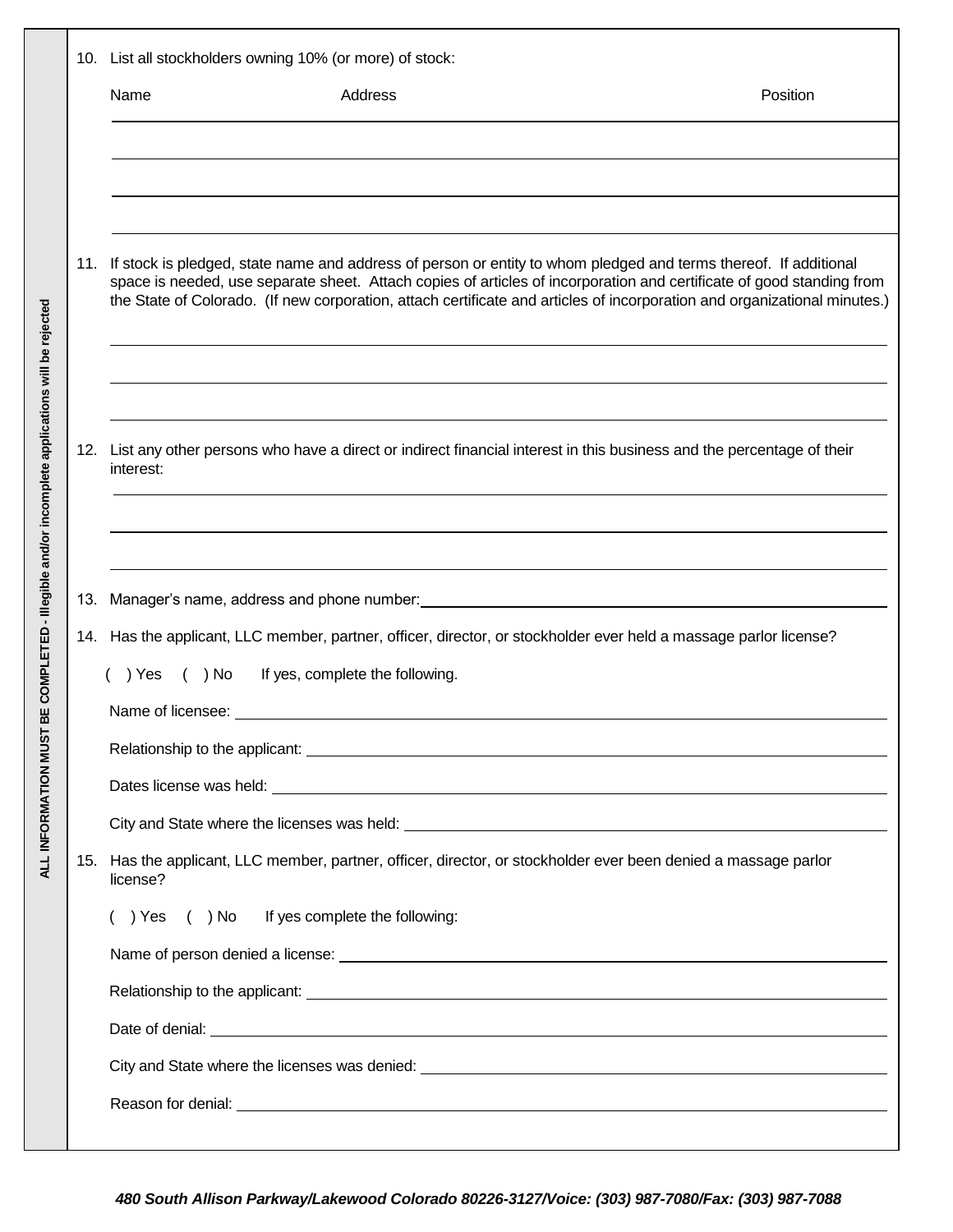|            | 16. Has the applicant, LLC member, partner, officer, director, or stockholder ever had a massage parlor license<br>suspended or revoked?                                                                                                                                                        |  |  |  |  |  |  |
|------------|-------------------------------------------------------------------------------------------------------------------------------------------------------------------------------------------------------------------------------------------------------------------------------------------------|--|--|--|--|--|--|
|            | () Yes () No If yes, complete the following:                                                                                                                                                                                                                                                    |  |  |  |  |  |  |
|            |                                                                                                                                                                                                                                                                                                 |  |  |  |  |  |  |
|            |                                                                                                                                                                                                                                                                                                 |  |  |  |  |  |  |
|            |                                                                                                                                                                                                                                                                                                 |  |  |  |  |  |  |
|            |                                                                                                                                                                                                                                                                                                 |  |  |  |  |  |  |
|            | Reason for suspension or revocation: Network and the state of the state of the state of the state of the state of the state of the state of the state of the state of the state of the state of the state of the state of the                                                                   |  |  |  |  |  |  |
|            | <b>FINANCIAL INFORMATION</b>                                                                                                                                                                                                                                                                    |  |  |  |  |  |  |
|            | 17. Cash to be invested:                                                                                                                                                                                                                                                                        |  |  |  |  |  |  |
|            | Amount-Source<br>By Whom<br>Bank & Account #<br>Purpose                                                                                                                                                                                                                                         |  |  |  |  |  |  |
| 18.        | Complete the following on all business loans obtained. Attach copies of loan agreements<br>By Whom<br>Bank & Account #<br>Amount-Source<br>Purpose                                                                                                                                              |  |  |  |  |  |  |
|            | 19. List account name, bank, bank address, account number, and the names of all authorized signatories on all<br>business accounts:                                                                                                                                                             |  |  |  |  |  |  |
| 20.<br>21. | Is there a written management agreement:<br>$( )$ Yes<br>) No<br>Is there a written partnership agreement?<br>$( )$ Yes<br>$( )$ No<br>Attach copies of all written agreements. If there are no written agreements or contracts, a statement must be<br>provided detailing the oral agreements. |  |  |  |  |  |  |
|            |                                                                                                                                                                                                                                                                                                 |  |  |  |  |  |  |

**ALL INFORMATION MUST BE COMPLETED - Illegible and/or incomplete applications will be rejected**

ALL INFORMATION MUST BE COMPLETED - Illegible and/or incomplete applications will be rejected